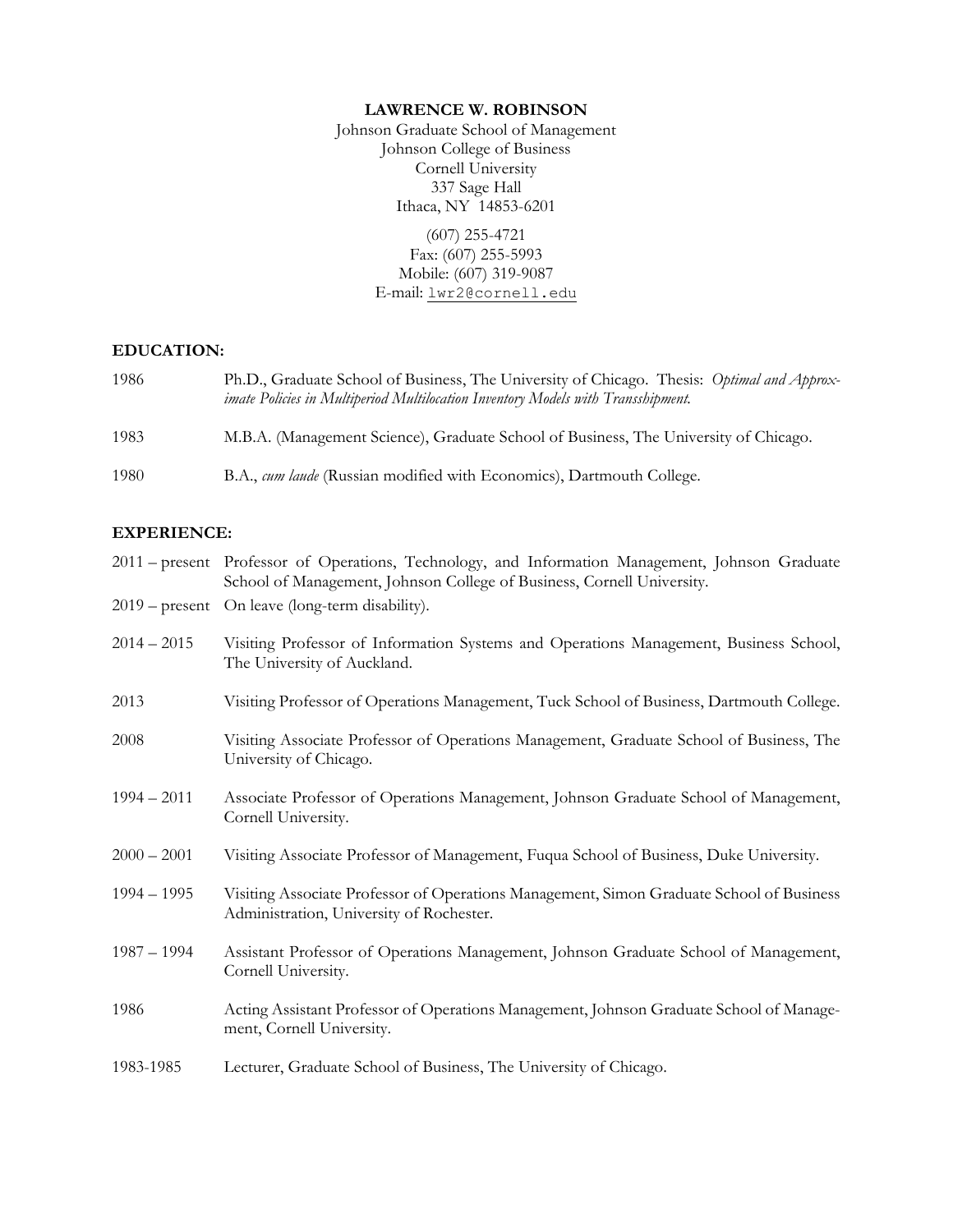### **PROFESSIONAL ACTIVITIES:**

Chair: 2002 M&SOM Conference

1997 *M&SOM* Student Paper Competition.

Associate Editor: IIE Transactions.

Referee: *Operations Research*, *Management Science*, *Manufacturing & Service Operations Management*, *IIE Transactions*, *Naval Research Logistics*, *European Journal of Operational Research*, *Transportation Science*, *Production and Operations Management*, *International Journal of Productions Economics.*

Member: *INFORMS*.

### **AWARDS:**

Top 100 Ph.D. Students of all Time, Chicago Booth, 2020. EMBA Globe Award for Teaching Excellence, 2005, 2012. Mobil Scholar Award, 1991. John G. Kemeny Prize in Computing, 1980.

# **PUBLICATIONS:**

- [1] "Retailer Order Commitments Improve Distribution Supply Chain Performance" with Srinagesh Gavirneni, *Operations Research Letters*, Vol. 47(4), 2019, 281-287.
- [2] "The Use of Framing in Inventory Decisions" with Kenneth L. Schultz, L. Joseph Thomas, Johnathon Schultz, and John O. McClain, *Production and Operations Management*, Vol. 27(1), 2018, 49-57.
- [3] "Risk Aversion and Implicit Shortage Cost Explain the Anchoring and Insufficient Adjustment Bias in Human Newsvendors" with Srinagesh Gaverneni, *Operations Research Letters*, Vol. 45(3), 2017, 191-198.
- [4] "Improving Instructional Simulation with Structural Debriefing" with Oleg V. Pavlov and Khalid Saeed, *Simulation & Gaming*, Vol. 46 (3), 2015, 383-403.
- [5] "New Sufficient Conditions for (*s*, *S*) Policies to be Optimal in Systems with Multiple Uncertainties" with Lucy Gongtao Chen, Robin O. Roundy, and Rachel Q. Zhang, *Operations Research*, Vol. 63 (1), 2015, 186-197.
- [6] "Sequencing and Scheduling Appointments with Potential Call-In Patients" with Rachel R. Chen. *Production and Operations Management*, Vol. 23 (9), 2014, 1522-1538.
- [7] "A Service Provider's Elicitation of Its Customers' Demand Distributions by a Price Mechanism" with Gregory Dobson and Phillip J. Lederer. *Decision Sciences*, Vol. 43 (2), 2012, 213-240.
- [8] "Optimal Multiple-Breakpoint Quantity Discount Schedules for Customers with Heterogeneous Demands: All-Unit or Incremental?" with Rachel R. Chen. *IIE Transactions*, Vol. 44 (3), 2012, 199-214.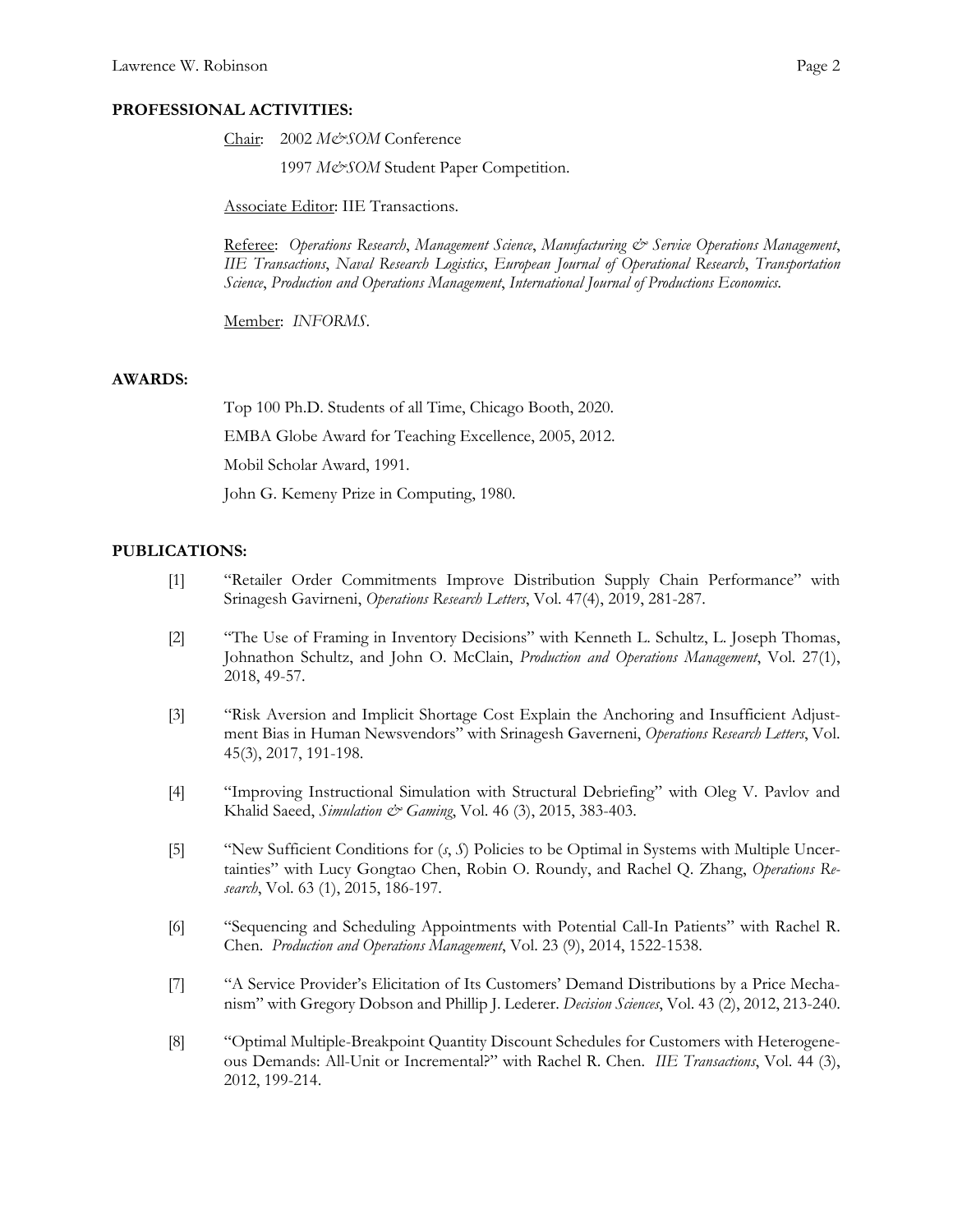#### **PUBLICATIONS (continued):**

- [9] "Estimating the Implied Value of the Customer's Waiting Time" with Rachel R. Chen. *Manufacturing & Service Operations Management*, Vol. 13 (1), 2011, 53-57.
- [10] "A Comparison of Traditional and Open-Access Policies for Appointment Scheduling" with Rachel R. Chen. *Manufacturing & Service Operations Management*, Vol. 12 (2), 2010, 330-346.
- [11] "Further Improvements on Base-Stock Approximations for Independent Stochastic Lead Times with Order Crossover" with James R. Bradley. Manufacturing & Service Operations Man*agement*, Vol. 10 (2), 2008, 325-327.
- [12] "Untruthful Probabilistic Demand Forecasts in Vendor-Managed Revenue-Sharing Contracts: Coordinating the Chain" with Yigal Gerchak and Eugene Khmelnitsky. *Naval Research Logistics*, Vol. 54 (7), 2007, 742-749.
- [13] "Improved Base-Stock Approximations for Independent Stochastic Lead Times with Order Crossover," with James R. Bradley, *Manufacturing & Service Operations Management*, Vol. 7 (4), 2005, 319-329.
- [14] "Concise Experimental Designs," *Quality Engineering*, Vol. 15 (3), 2003, 403-406.
- [15] "Scheduling Doctors' Appointments: Optimal and Empirically-Based Heuristic Policies" with Rachel R. Chen, *IIE Transactions*, Vol. 35 (3), 2003, 295-307.
- [16] "Convenient Expressions for Computing the Exact Annual Cost of a Continuous-Review (*Q*, *R*) System with Backordering" with Amy H.-L. Lau and Hon-Shiang Lau, *Journal of the Operational Research Society*, Vol. 53 (6), 2002, 655-663.
- [17] "Consequences of Order Crossover Under Order-Up-To Inventory Policies," with James R. Bradley and L. Joseph Thomas, *Manufacturing & Service Operations Management*, Vol. 3 (3), 2001, 175-188.
- [18] "Graphical Acceptance Sampling," *Quality Engineering*, Vol. 12 (1), 1999, 111-114.
- [19] "Tractable (*Q*, *R*) Heuristic Models for Constrained Service Levels," with David E. Platt and R. Britt Freund, *Management Science*, Vol. 43 (7), 1997, 951-965.
- [20] "Using State-Dependent Processing Rates to Emulate SPT Queue Discipline in an FCFS Queueing Network," with Kevin B. Hendricks, *IIE Transactions*, Vol. 27 (4), 1995, 530-541.
- [21] "Optimal and Approximate Control Policies for Airline Booking with Sequential Nonmonotonic Fare Classes," *Operations Research*, Vol. 43 (2), 1995, 252-263.
- [22] "Production to Order on a Two Machine Line with Random Yields and Rigid Demand," with Abraham Grosfeld-Nir, *European Journal of Operational Research*, Vol. 80 (2), 1995, 264-276.
- [23] "The Cost of Following the Optimal Inventory Policy," *IIE Transactions*, Vol. 25 (5), 1993, 105-108.
- [24] "A Comment on Gerchak and Gupta's 'On Apportioning Costs to Customers in Centralized Continuous Review Inventory Systems'," *Journal of Operations Management*, Vol. 11 (1), 1993, 99- 102.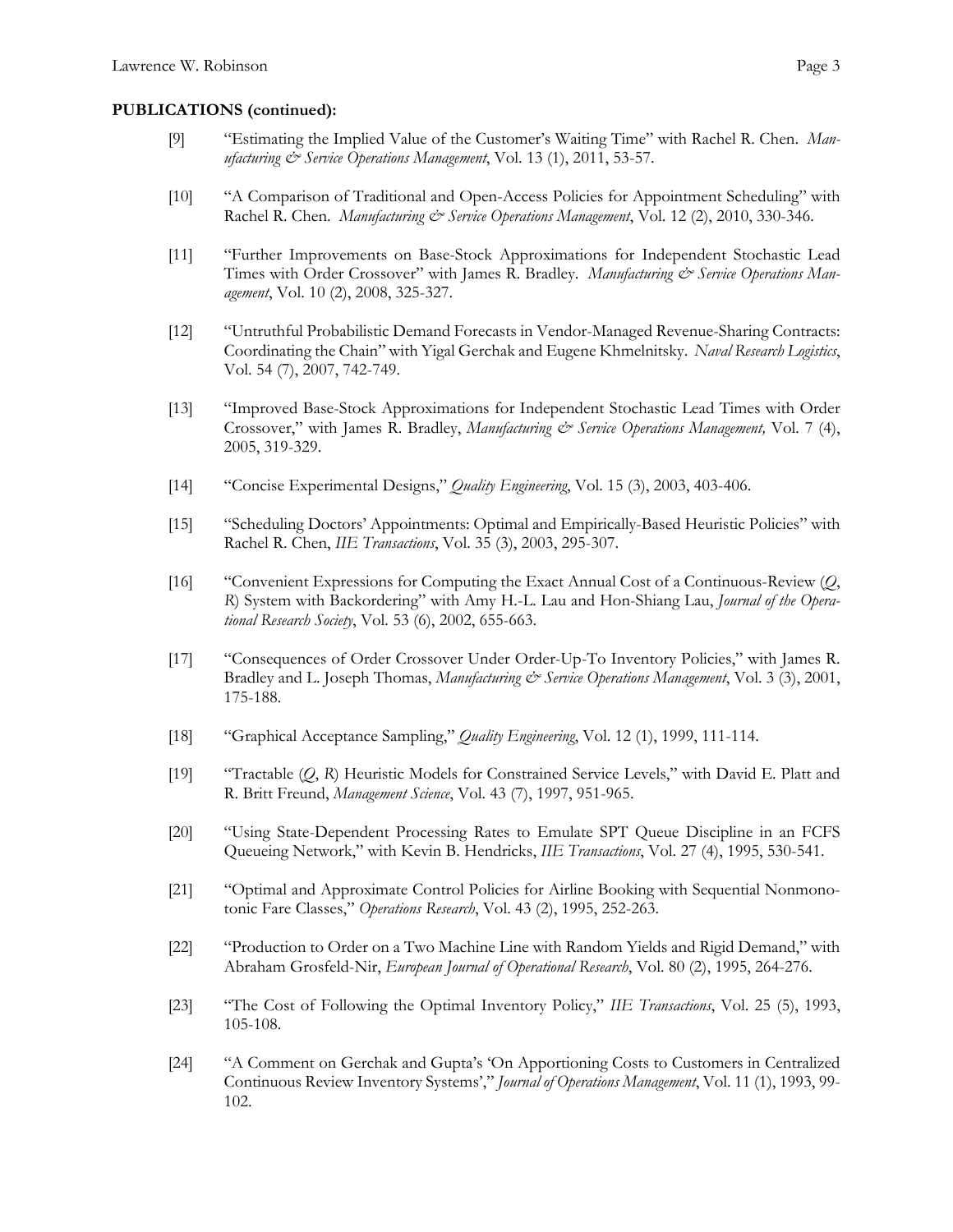# **PUBLICATIONS (continued):**

- [25] "Baseball Playoff Eliminations: An Application of Linear Programming," *Operations Research Letters*, Vol. 10 (2), 1991, 67-74. Erratum appears in Vol. 10 (7), 1991, 249.
- [26] "Optimal and Approximate Policies in Multiperiod, Multilocation Inventory Models with Transshipments," *Operations Research*, Vol. 38 (2), 1990, 278-295.
- [27] "The Good, the Bad, and the Ugly: Quality on an Assembly Line," with John O. McClain and L. Joseph Thomas, *International Journal of Production Research*, Vol. 28 (5), 1990, 963-980.
- [28] "Computer-Assisted Drills for Students and Computers," with Barry P. Scherr, in *Teaching, Learning, Acquiring Russian*, edited by Sophia Lubensky and Donald K. Jarvis, Slavica Publishers, 1984.
- [29] "Creating Computer-Assisted Drills for Russian: The Structure of the Data Base," with Barry P. Scherr, in *Russian Language Journal*, Vol. XXXIV, Number 118, Spring 1980.

# **WORKING PAPERS:**

- [30] "Decentralized Inventory Management: The Newsvendor Contest" with Valery Pavlov, rejected and under revision for resubmission to *Management Science*, 2017.
- [31] "How Many Handicapped Parking Spaces Should There Be?" with Naser Nikandish and Andrea E. Muchinsky, under revision, 2016.
- [32] "Quick Recovery to Alternative ELSP Cycles" with Lucy G. Chen, under revision, 2014.

#### **RESEARCH IN PROGRESS:**

- [33] "Appointment Scheduling with Strategic Patients" with Tava Olsen.
- [34] "Determining Capacity for Amazon Lockers" with Naser Nikandish.

# **BOOK CHAPTERS:**

- [35] "Inventory Control under Financial Turbulence" with Lucy Gongtao Chen, Robin O. Roundy, and Rachel Q. Zhang. Chapter 3 of *Cross-Functional Inventory Research* by Srinagesh Gavirneni (editor), 2016.
- [36] "Appropriate Inventory Policies When Service Affects Future Demands." Chapter 5 of *Cross-Functional Inventory Research* by Srinagesh Gavirneni (editor), 2016.
- [37] *Study Guide* (to accompany *Quantitative Concepts for Management* by G. D. Eppen and F. J. Gould), Prentice-Hall, 1985.

# **PRESENTATIONS:**

"Appointment Scheduling with Strategic Customers" with Tava L. Olsen, Sauder School, University of British Columbia, Vancouver, September 2016.

"Appointment Scheduling with Strategic Customers" with Tava L. Olsen, Canadian Operational Research Society Conference, Banff, May 2016.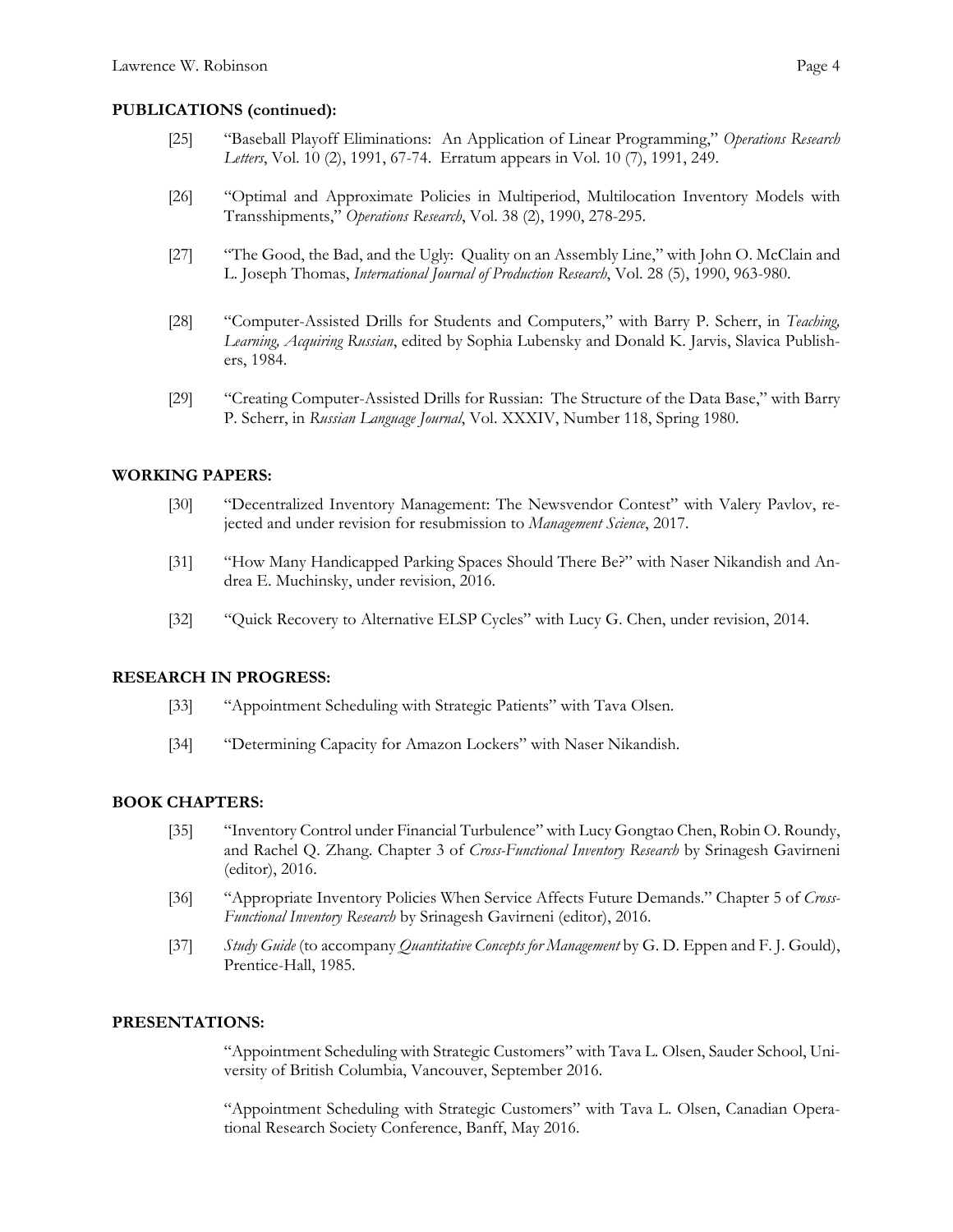"Appointment Scheduling with Strategic Customers" with Tava L. Olsen, Rotman School of Management, Toronto, February 2016.

"Appointment Scheduling with Strategic Customers" with Tava L. Olsen, Shanghai Jiao Tong University, Shanghai, October 2015.

"Appointment Scheduling with Strategic Customers" with Tava L. Olsen, Peking University, Beijing, October 2015.

"Appointment Scheduling with Strategic Customers" with Tava L. Olsen, Johnson Graduate School of Management, September 2015.

"Appointment Scheduling with Strategic Customers" with Tava L. Olsen, MSOM Conference, Toronto, June 2015.

"Dashboard Design," University of Auckland Business School, February 2015.

"Anchoring and Insufficient Adjustment Bias in Human Newsvendors" with Srinagesh Gavirneni, University of Auckland Business School, October 2014.

"How Many Handicapped Parking Spaces Should There Be?" with Naser Nikandish and Andrea E. Muchinsky, MSOM Conference, Fontainebleau, 2013.

"Sequencing and Scheduling Appointments with Potential Call-In Patients" with Rachel R. Chen, Tuck School of Business, Hanover, November 2013.

"Sequencing and Scheduling Appointments with Potential Call-In Patients" with Rachel R. Chen, Nanyang Technological University, November 2011.

"Sequencing and Scheduling Appointments with Potential Call-In Patients" with Rachel R. Chen, National University of Singapore, November 2011.

"Sequencing and Scheduling Appointments with Potential Call-In Patients" with Rachel R. Chen, MSOM Conference, Ann Arbor, June 2011.

"Sequencing and Scheduling Appointments with Potential Call-In Patients" with Rachel R. Chen, INFORMS Healthcare Conference, Montreal, June 2011.

"Sequencing and Scheduling Appointments with Potential Call-In Patients" with Rachel R. Chen, University of Minnesota, March 2011.

"Appointment Scheduling with Potential Call-In Patients" with Rachel R. Chen, INFORMS Conference, Austin, November 2010.

"Using Retailer Order Commitments to Improve Supply Chain Performance" with Srinagesh Gavirneni, University of California at Davis, October 2009.

"Using Retailer Order Commitments to Improve Supply Chain Performance" with Srinagesh Gavirneni, INFORMS Conference, San Diego, October 2009.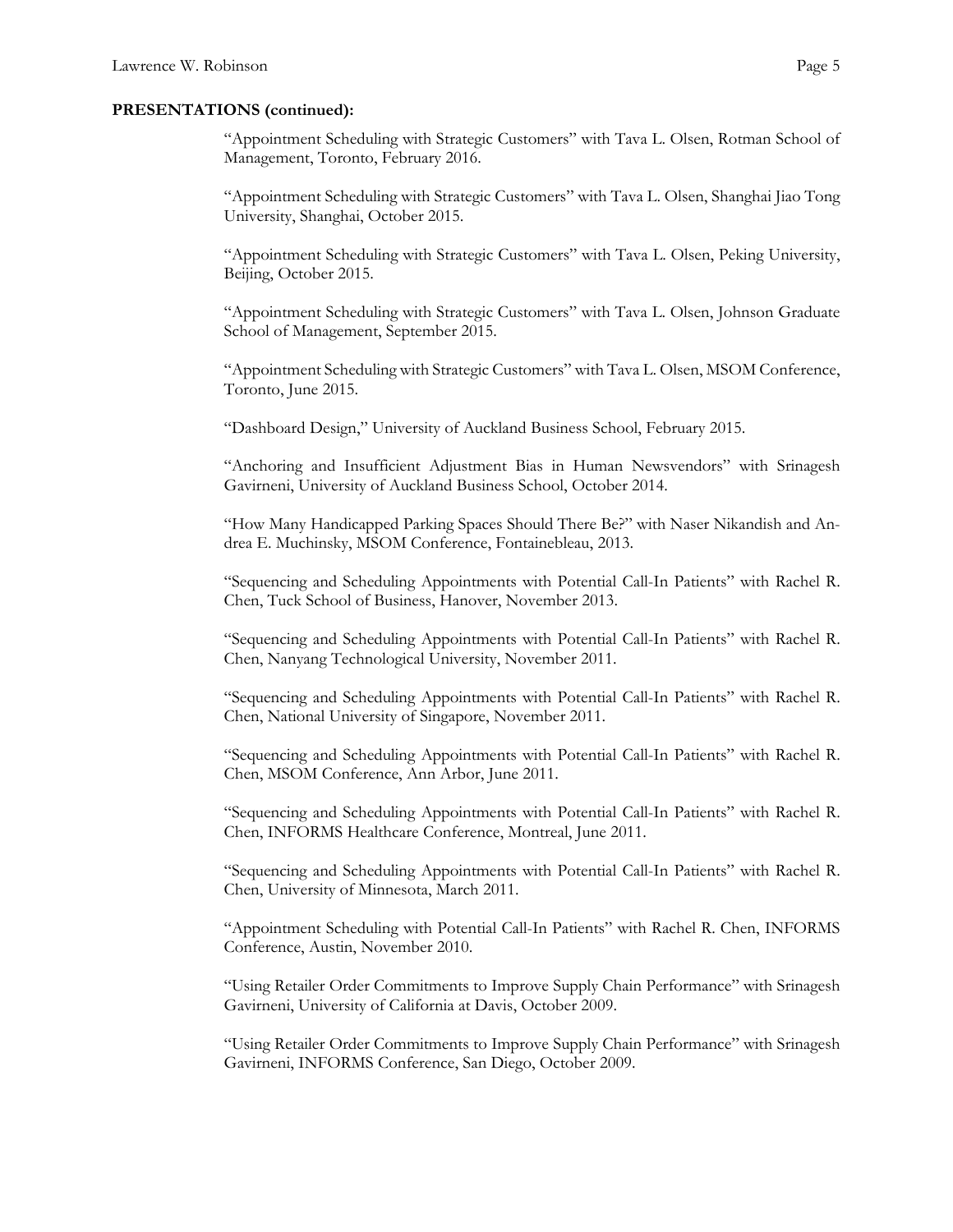"The Effects of Patient No-Shows on Appointment Scheduling Policies" with Rachel R. Chen, Mayo Clinic Conference on Systems Engineering and Operations Research in Health Care, Rochester MN, August 2009.

"The Effects of Patient No-Shows on Appointment Scheduling Policies" with Rachel R. Chen, School of Business, Queens University, October 2008.

"The Optimality of Overreporting Demand in Vendor-Managed Inventory Systems," IN-FORMS Conference, Washington DC, October 2008.

"The Effects of Patient No-Shows on Appointment Scheduling Policies" with Rachel R. Chen, INFORMS Conference, Washington DC, October 2008.

"The Effects of Patient No-Shows on Appointment Scheduling Policies" with Rachel R. Chen, Graduate School of Business, The University of Chicago, April 2008.

"The Effects of Patient No-Shows on Appointment Scheduling Policies" with Rachel R. Chen, Krannert School of Management, Purdue University, February 2008.

"Untruthful Probabilistic Demand Forecasts in Vendor-Managed Revenue-Sharing Contracts: Coordinating the Chain," University of California at Davis, November 2007.

"Improved Base-Stock Heuristic Policies for Stochastic Lead Times with Order Crossover," Stern School, New York University, September 2005.

"Optimal Quantity Discount Schedules with Heterogeneous Customers" with Rachel R. Chen. Industrial and Systems Engineering Department, Lehigh University, Bethlehem, Pennsylvania, February 2005.

"How Many Handicapped Parking Spaces *Should* There Be?" with Andrea E. Muchinsky, Featured presentation at the Conference of the POMS College of Service Operations, Graduate School of Business, Columbia University, December 2004.

"Optimal Quantity Discount Schedules with Heterogeneous Customers" with Rachel R. Chen. M&SOM Conference, Technische Universiteit Eindhoven, The Netherlands, July 2004.

"Slick Spreadsheets," INFORMS Conference, Atlanta, October 2003.

"Optimal Quantity Discount Schedules with Heterogeneous Customers" with Rachel R. Chen. GSIA, Carnegie Mellon University, Pittsburgh, September 2002.

"Consequences of Order Crossover in Inventory Replenishment Systems" with James R. Bradley and L. Joseph Thomas, Multi-Echelon Inventory Conference, University of California at Berkeley, June 2001.

"Scheduling Doctors' Appointments: Optimal and Empirically-Based Heuristic Policies," with Rachel R. Chen, International INFORMS Conference, Maui, June 2001.

"Consequences of Order Crossover in Inventory Replenishment Systems" with James R. Bradley and L. Joseph Thomas, International INFORMS Conference, Maui, June 2001.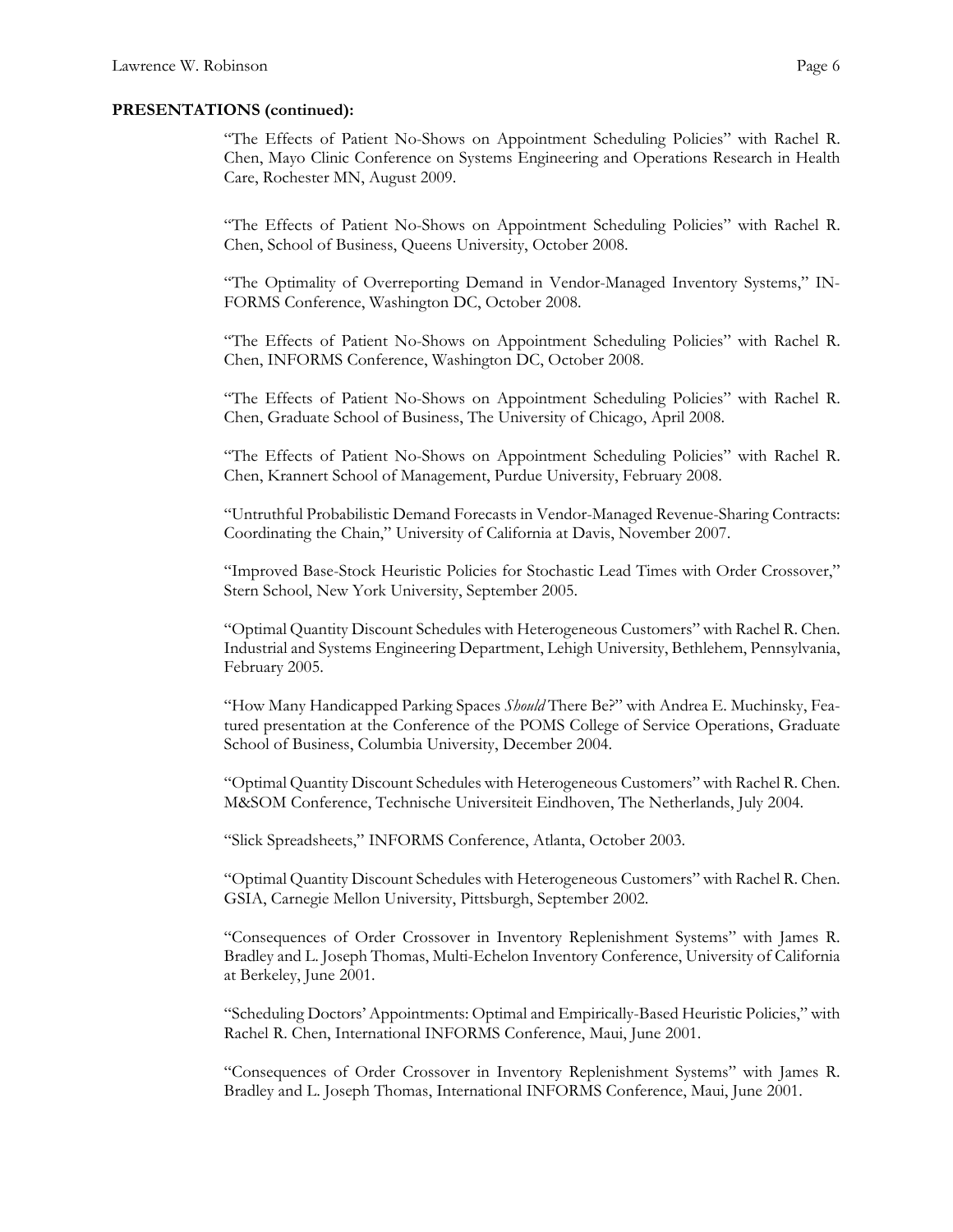"Scheduling Doctors' Appointments: Optimal and Empirically-Based Heuristic Policies" with Rachel R. Chen, INFORMS Conference, San Antonio, November 2000.

"Scheduling Doctors' Appointments: Optimal and Empirically-Based Heuristic Policies" with Rachel R. Chen, Fuqua School of Business, Duke University, Durham, October 2000.

"A Correction to (*Q*, *r*) Inventory Models," Multi-Echelon Inventory Conference, University of Michigan, Ann Arbor, June 2000.

"Scheduling Doctors' Appointments: Optimal and Empirically-Based Heuristic Policies" with Rachel R. Chen, Darden Graduate School of Business Administration, University of Virginia, Charlottesville, May 2001.

"Dynamic Excel Graphs in Operations Management," INFORMS Conference, Seattle, October 1998.

"The Effect of Different Leadtime Distributions on the Performance of Simple  $(Q,R)$  Heuristics with Service Level Constraints," INFORMS Conference, San Diego, May 1997.

 "Tractable (*Q*, *R*) Heuristic Models for Constrained Service Levels," University of Waterloo, June 1995.

"The Limits of Customer Delight," 51st Annual Quality Conference, Rochester Section of the American Society for Quality Control, Rochester, March 1995.

"TQM After the Fad," Johnson Club of Rochester, Rochester, February 1995.

"Hands-On Exercises for the Operations Management Classroom," Panel Discussant, ORSA/TIMS Conference, Detroit, October 1994.

"Tractable (*Q*, *R*) Heuristic Models for Constrained Service Levels," University of Rochester, March 1994.

"Optimal and Approximate Control Policies for Airline Booking with Sequential Fare Classes," Northwest Airlines, Minneapolis, March 1994.

"Finding a Good Period Length," ORSA/TIMS Conference, San Francisco, November 1992.

"Tractable (*Q*, *R*) Heuristic Models for Constrained Service Levels," McMaster University, September 1992.

"Production to Order on a Tandem Line with Random Yields," with Abraham Grosfeld-Nir, TIMS/ORSA Conference, Orlando, April 1992.

"Optimal and Approximate Control Policies for Airline Booking with Sequential Fare Classes," ORSA/TIMS Conference, Anaheim, November 1991.

"Optimal and Approximate Control Policies for Airline Booking with Sequential Fare Classes," Multiechelon Inventory Conference, University of California at Berkeley, June 1991.

"The Cost of Following the Optimal Inventory Policy," ORSA/TIMS Conference, Philadelphia, October 1990.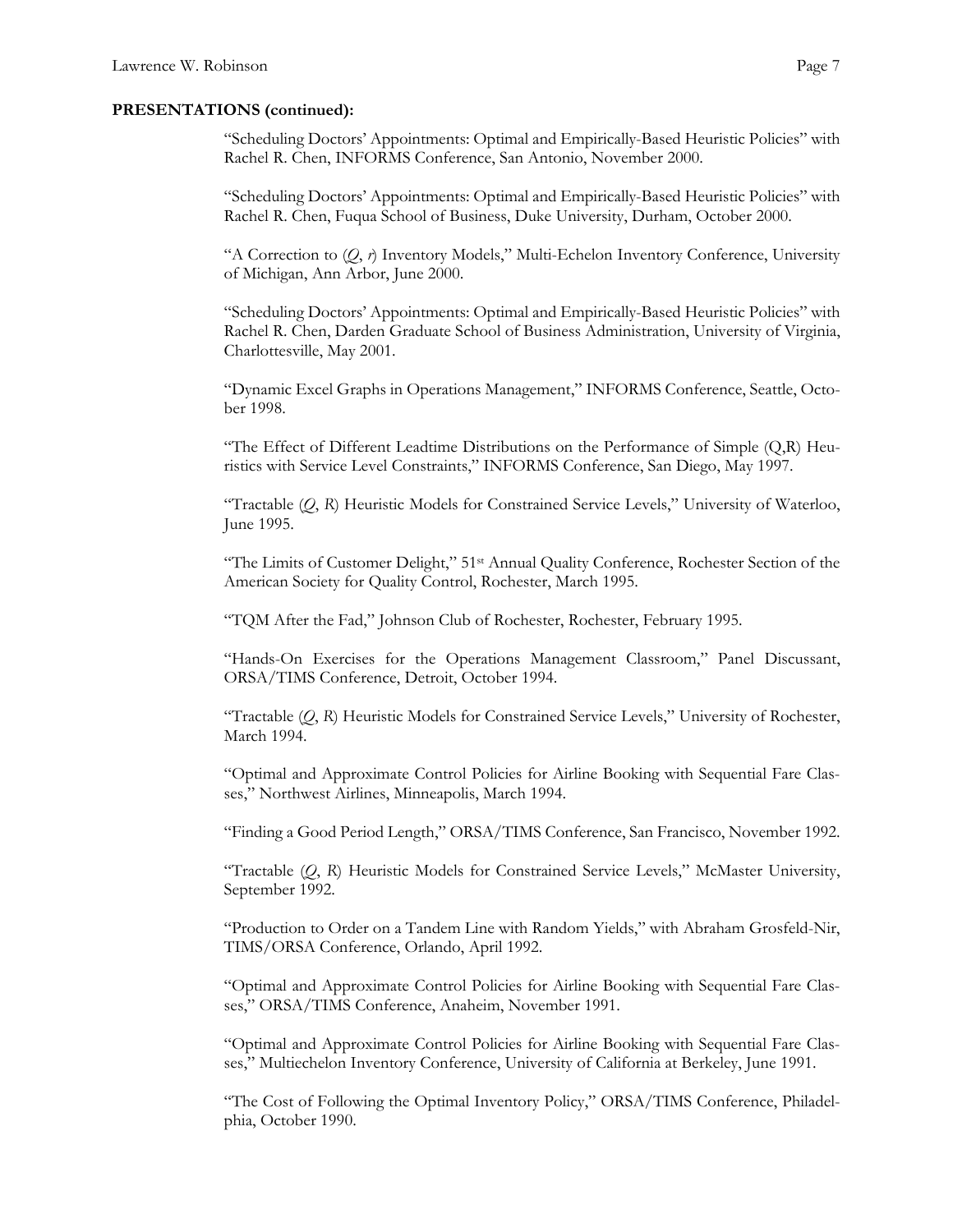"Finding a Good Period Length," Sixth International Symposium on Inventories, Budapest, August 1990.

"Appropriate Inventory Policies When Service Affects Future Demands" (Revised), Multiechelon Inventory Conference, University of Waterloo, Ontario, June 1990.

"Using State-Dependent Processing Rates to Emulate SPT Queue Discipline in Queueing Networks," with Kevin B. Hendricks, TIMS/ORSA Conference, New York, October 1989.

"Baseball Playoff Eliminations: An Application of Linear Programming," CORS/TIMS/ ORSA Conference, Vancouver, May 1989.

"The Good, the Bad, and the Ugly: Quality on an Assembly Line," with John O. McClain and L. Joseph Thomas, CORS/TIMS/ORSA Conference, Vancouver, May 1989.

"Better Approximations for Continuous Review Inventory Models," TIMS/ORSA Conference, Washington, April 1988.

"Optimal and Approximate Policies in Multiperiod Multilocation Inventory Models with Transshipment," Multiechelon Inventory Conference, Sloan School of Management, MIT, Boston, June 1986.

### **CASES:**

"An Exercise in Production Theory," OM-01 (1997).

"Tompkins County Courthouse — The Copying Machine," OM-02 (1997).

"Palisades Gas and Electric Co. (B)," OM-03 (1998).

"The John M. Samuelson Group," OM-04 (1999).

"The Net-Escape IPO," OM-05 (2000).

"Deadpan Electromagnetics, Ltd.," OM-08 (1998).

"The Southern Tier Regional Airport," OM-09 (1998).

"A Visit to Turning Stone," OM-10 (1998).

"South Park Development Corporation," OM-11 (1999).

"Einstein on the Beach," OM-17 (1999).

"Bidding on Sage Hall," OM-20 (1999).

"Chez Pearl's," OM-25 (2000).

"Time Warner Cable," OM-26 (2000).

"The Loyalty Effect," OM-27 (1999).

"Heuristic Algorithmics, Inc.," OM-29 (2001).

"Ruff Towers," OM-30 (2001).

"Model T Price Forecasting," OM-31 (2001).

"AMBA Budget Spreadsheet," QA-06 (2001).